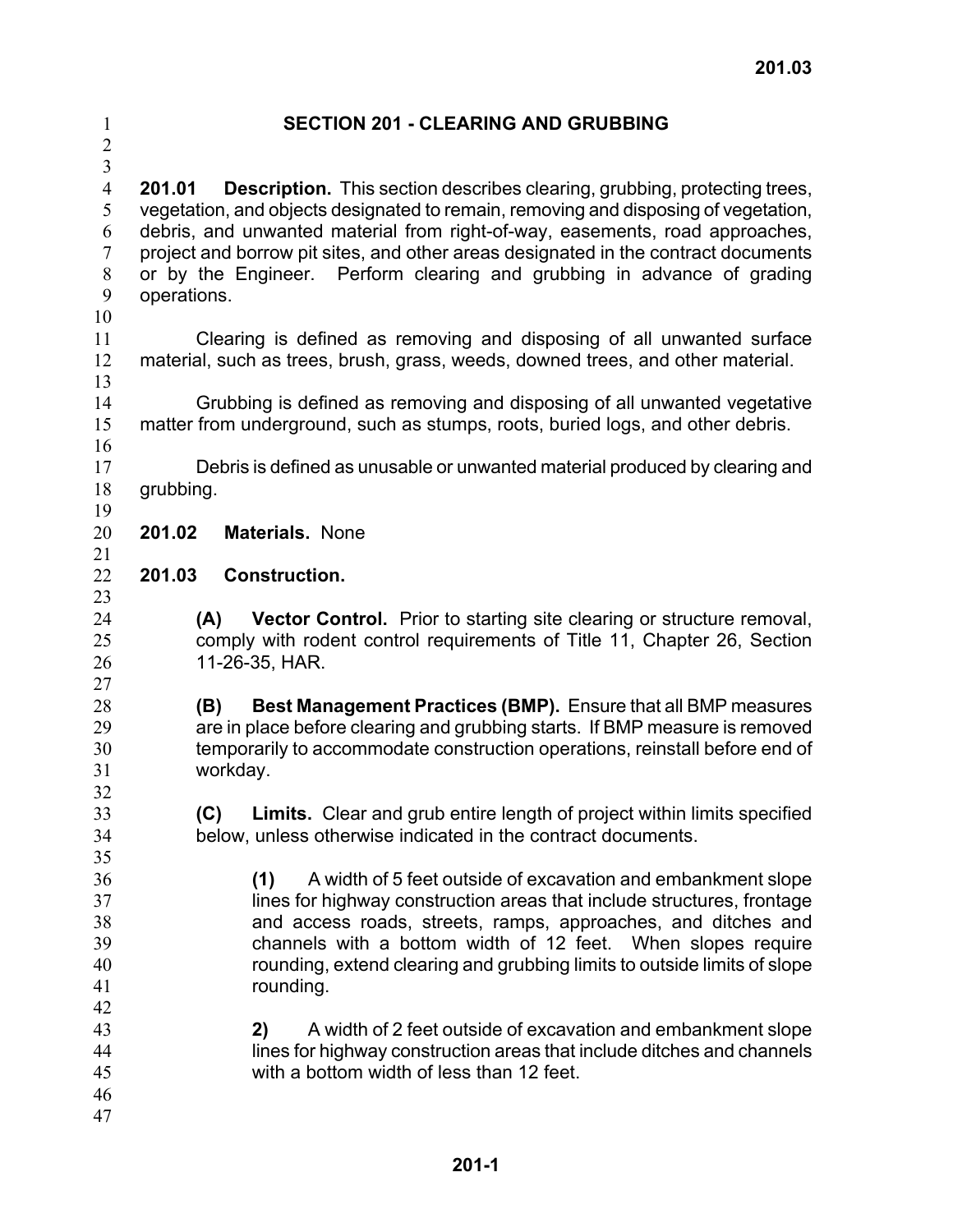47 **(3)** Material sites within right-of-way. 48 49 50 51 52 53 54 55 56 57 58 59 60 61 62 63 64 65 66 67 68 69 70 71 72 73 74 75 76 77 78 79 80 81 82 83 84 85 86 87 88 89 90 91 92 93 94 **(4)** Areas enclosed by interchange loops and ramps. **(D) Clearing.** Clear all surface objects, including trees, logs, roots of downed trees, brush, residue of agricultural crops, grass, weeds, asphalt, concrete, masonry, and other unwanted material, such as. lumber, trash, and loose debris. Preserve trees, shrubs, plants, and other objects to remain within the established limits. Protect remaining trees and shrubbery from injury or damage. No trees shall be removed until all tree protection zones are established and approved by the Engineer. Cut trees to be removed without injuring trees and shrubbery that are to remain. Cut tree branches that are less than 20 feet above finished grade where they extend over the roadway, close to the trunks, in accordance with recognized standards of good arboricultural practices. Remove additional branches, as required, to give trees a balanced appearance. Perform tree work in accordance with ANSI A300 and ANSI Z133. Contract tree work to ISA Certified Arborist. with a minimum of 10 years of continuous licensure and experience. Practices such as topping, flush cuts, stub cuts, lion-tailing, over-thinning, climbing with spikes or any other unacceptable arboricultural practices will not be allowed. For the duration of construction within drip lines of trees to remain, the following will not be allowed: **(1)** Changes, alteration, or disturbance to grade by filling, excavating, or scraping, except as indicated in the contract documents. **(2)** Storage of construction materials and equipment. **(3)** Stockpiling of construction materials and excavated materials. **(4)** Disposal of liquids, including concrete sleuth, gas, oil, and paint. **(5)** Vehicular traffic, equipment, or pedestrian traffic. **(6)** Attachment of wires, ropes, lights, or other such attachments other than those of a protective nature to trees to be preserved. **(7)** Cleaning of equipment or material under canopy of tree or group of trees to be preserved.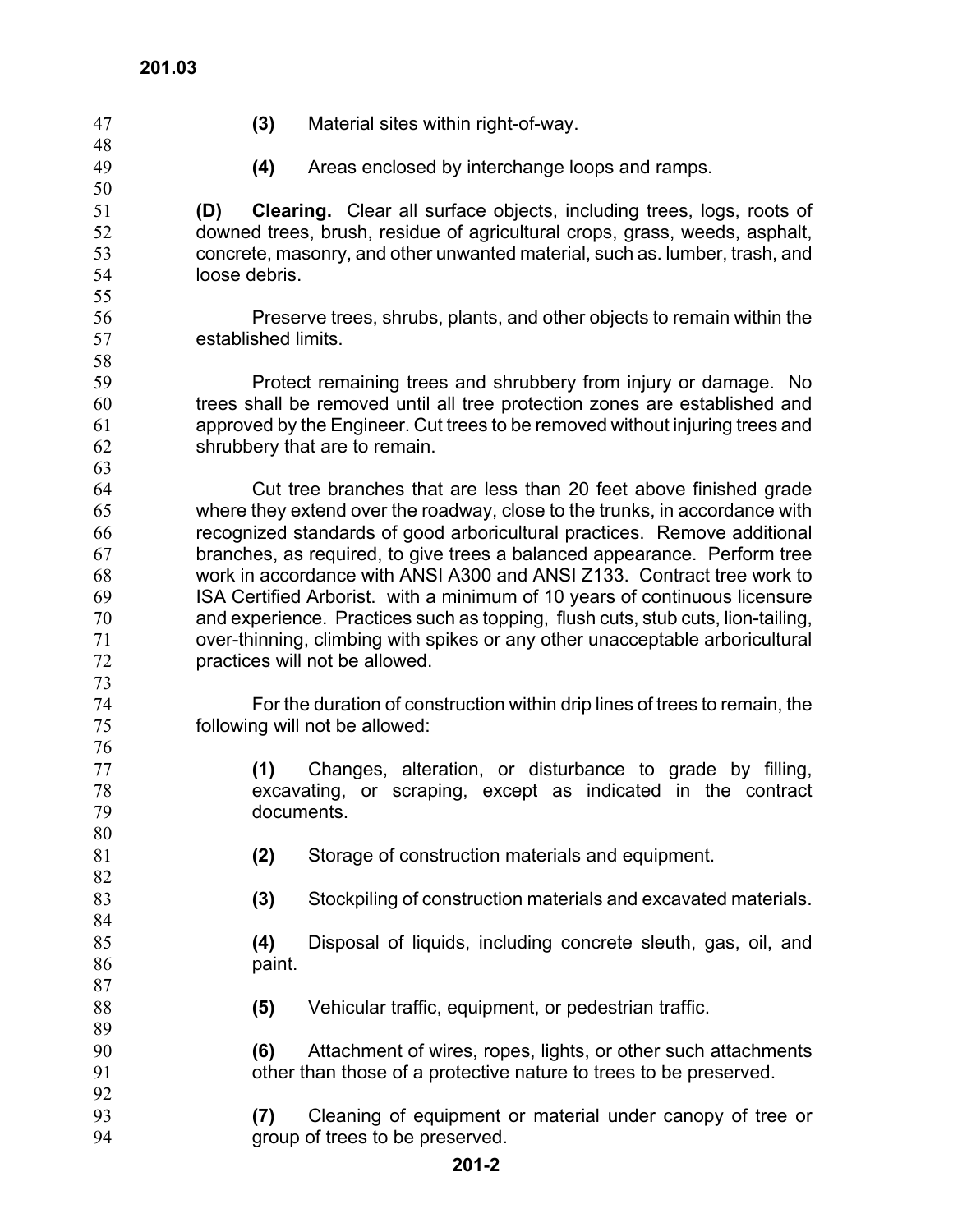96 97 Drip line shall be defined as the circle which would exist if you drew a line below the tips of the outer most branches of a tree or shrub.

95

98 99 100 101 102 103 104 105 106 107 108 Establish Tree Protection Zones [TPZ] by erecting protective fences around trees identified in the contract documents or trees with trunk diameter greater than 8 inches, measured at height of 4.5 feet. Protective fence shall be 4-foot-high, orange, plastic mesh or equivalent accepted by the Engineer, supported on minimum 6-foot-long steel T-post. Surround tree with protective fence at minimum 10 feet from tree trunk, with steel T-post spaced at minimum 5 feet on center. Fences shall be erected prior to the commencement of any work and shall not be removed until all work is completed.

109 110 111 112 113 114 115 116 117 118 119 120 121 122 123 124 125 If trees or shrubs other than those designated for removal on the contract documents are damaged in any way as determined by the Engineer, the contractor shall immediately install a Tree Protection Zone fence as detailed above and have an ISA Certified Arborist perform a 360 degree inspection of each damaged tree and shrub. Trees or shrubs not shown on contract documents shall be protected and shall not be removed without written consent from Engineer. Damaged trees or shrubs shall receive a unique serialized self-locking tree tag for identification and reporting purposes. The ISA Certified Arborist shall provide a written report with photographs documenting damages and required mitigating measures within one week of receiving notification from the Engineer. All materials and labor shall be performed at the contractor's expense. Mitigating measures shall be completed within 7 days of the report completion. The ISA Certified Arborist shall continue to monitor the health of the damaged trees or shrubs until restored to full health by performing minimum monthly site inspections and a monthly report to be provided to the Engineer.

126 127 128 129 130 131 If trees other than those designated for removal are damaged beyond survival condition as determined by the Engineer, remove such trees and replace with trees of same species, spread, height and and size; and maintain for duration of construction or 12 months, whichever is greater, at no increase in contract price or contact time.

- Do not exceed total erosion control exposure area limits described in Subsection 209.03(B) – Construction Requirements.
- Protect land monuments, property markers, or official datum points until the Engineer authorizes their removal.
- **(E) Grubbing.** Grub areas below natural ground surface of vegetative and unwanted material interfering with proposed work, within limits specified.
- 141 142 Leave in place, all undisturbed and sound stumps and nonperishable solid objects that will be more than 3 feet below subgrade and embankment